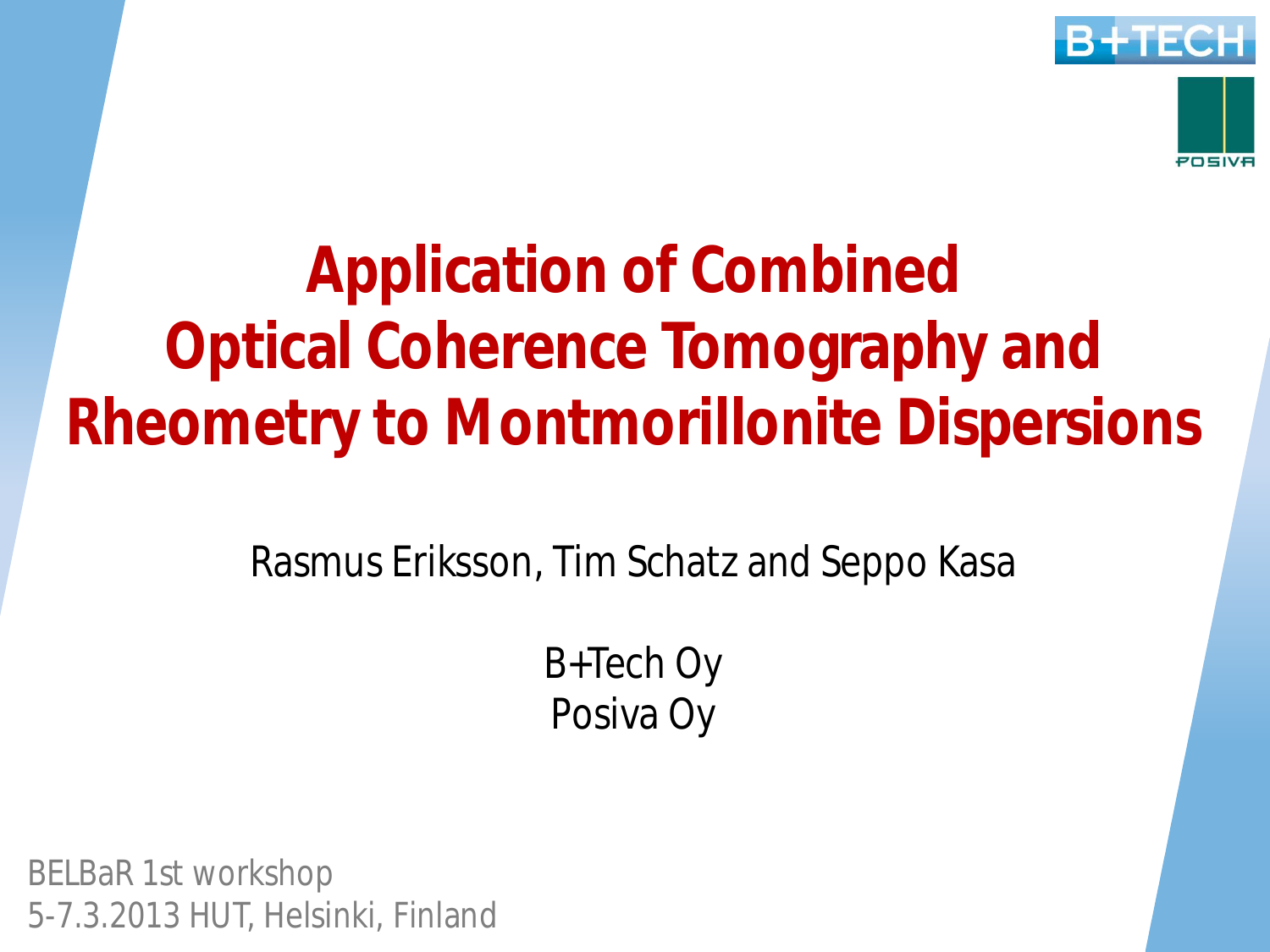#### Scenario

Fracture



POSIVA

## Erosion front

Buffer

- What is the structure of the material at the erosion front?
- How strong is it?
- How do environmental factors affect the system (pH, pl,  $\dot{y}$ )?

BELBaR 1st workshop, Helsinki, Finland.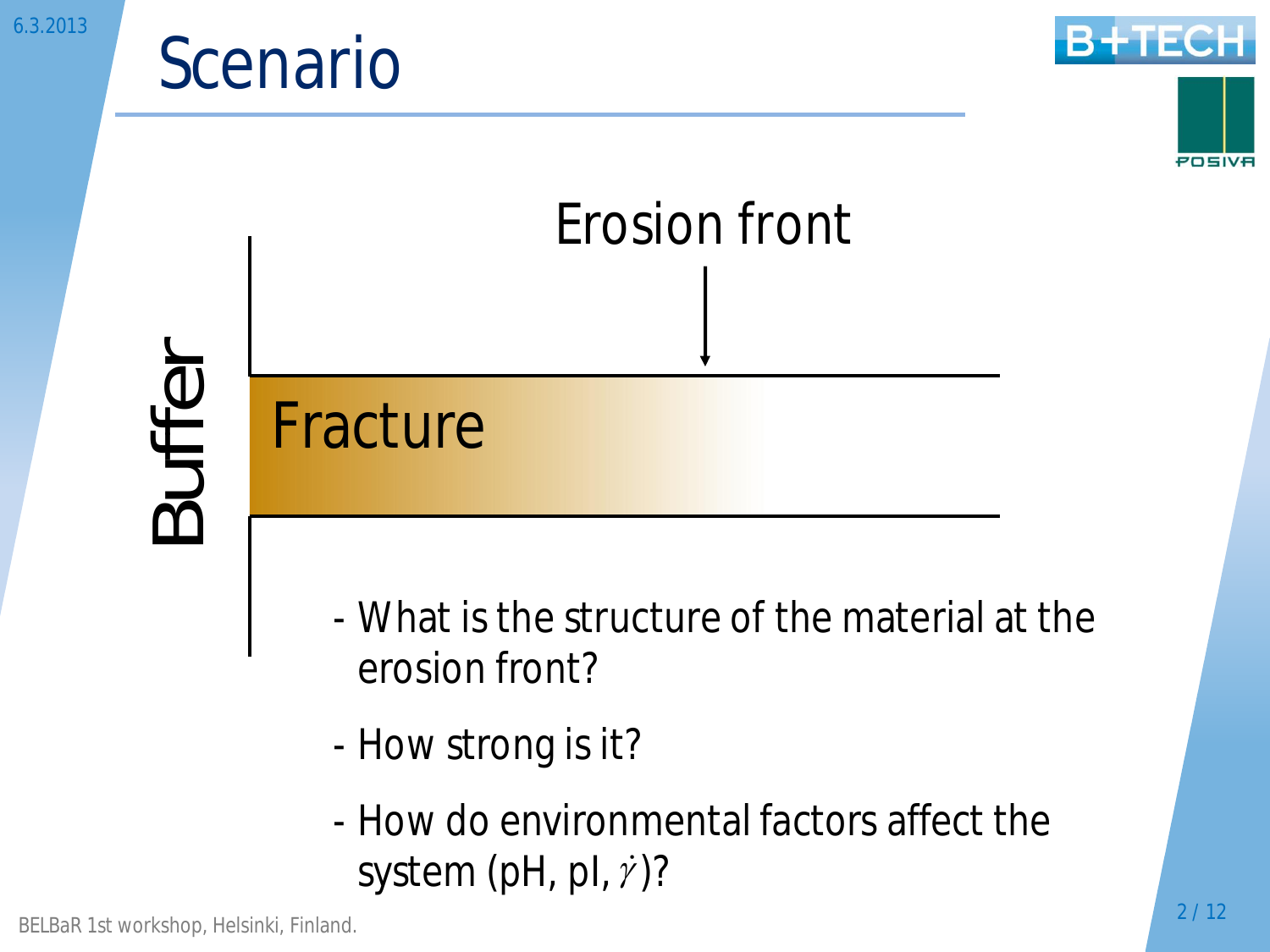#### Configurations



**B+TECH**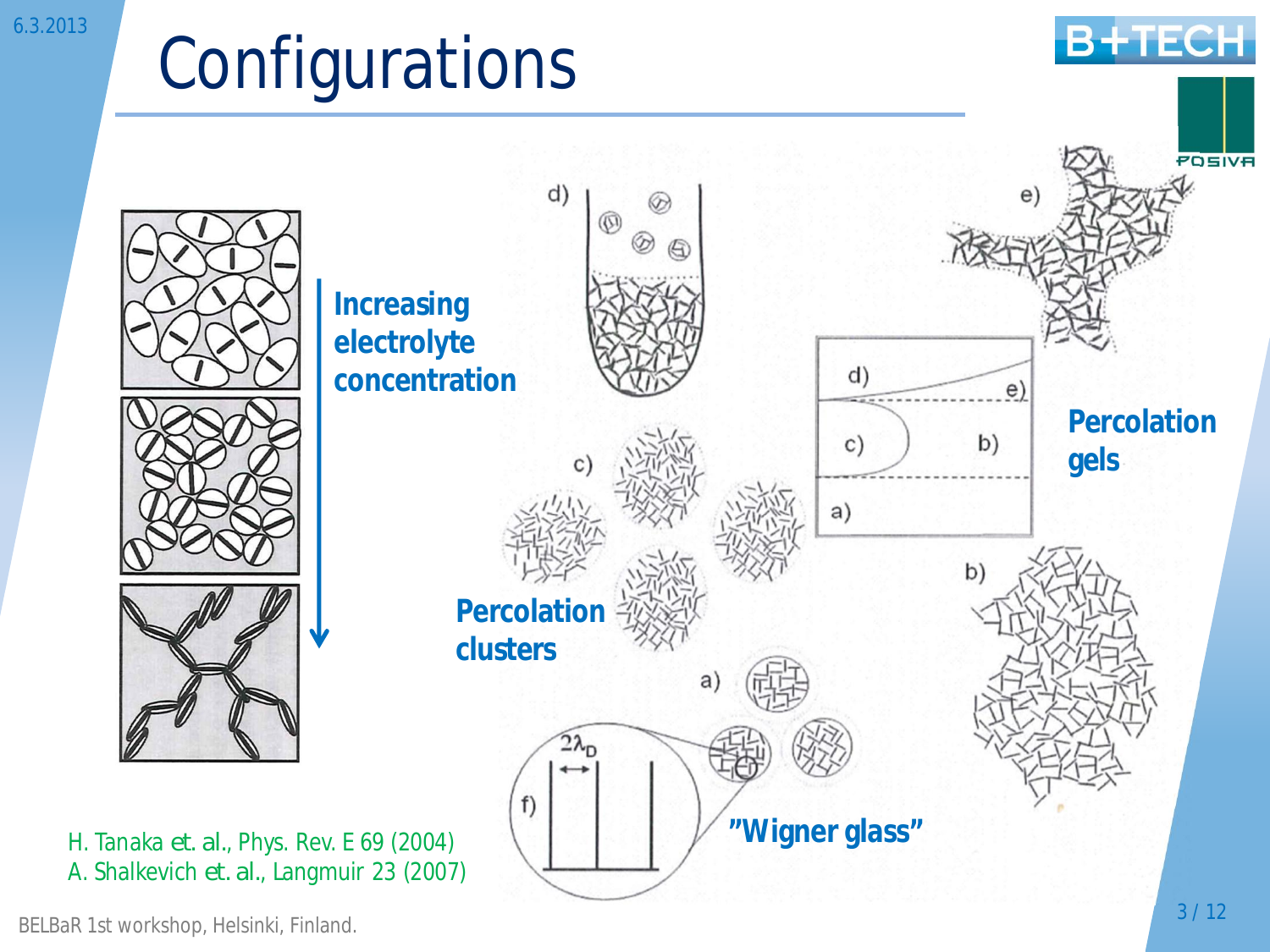#### Particle networks

The elastic modulus is directly proportional to the network strength.

The characteristic length of the particle network can be probed by oscillatory shear.

The characteristic length of a repulsive network (L<sub>R</sub>) is proportional to the particle size and the characteristic length of an attractive network (L<sub>A</sub>) is proportional to the average distance between clusters of particles, hence:

 $L_A > L_R (-d_p)$ 

BELBaR 1stQYr@§Gillator, Yn§hear. It should therefore be possible to distinguish between these two states



Attractive network

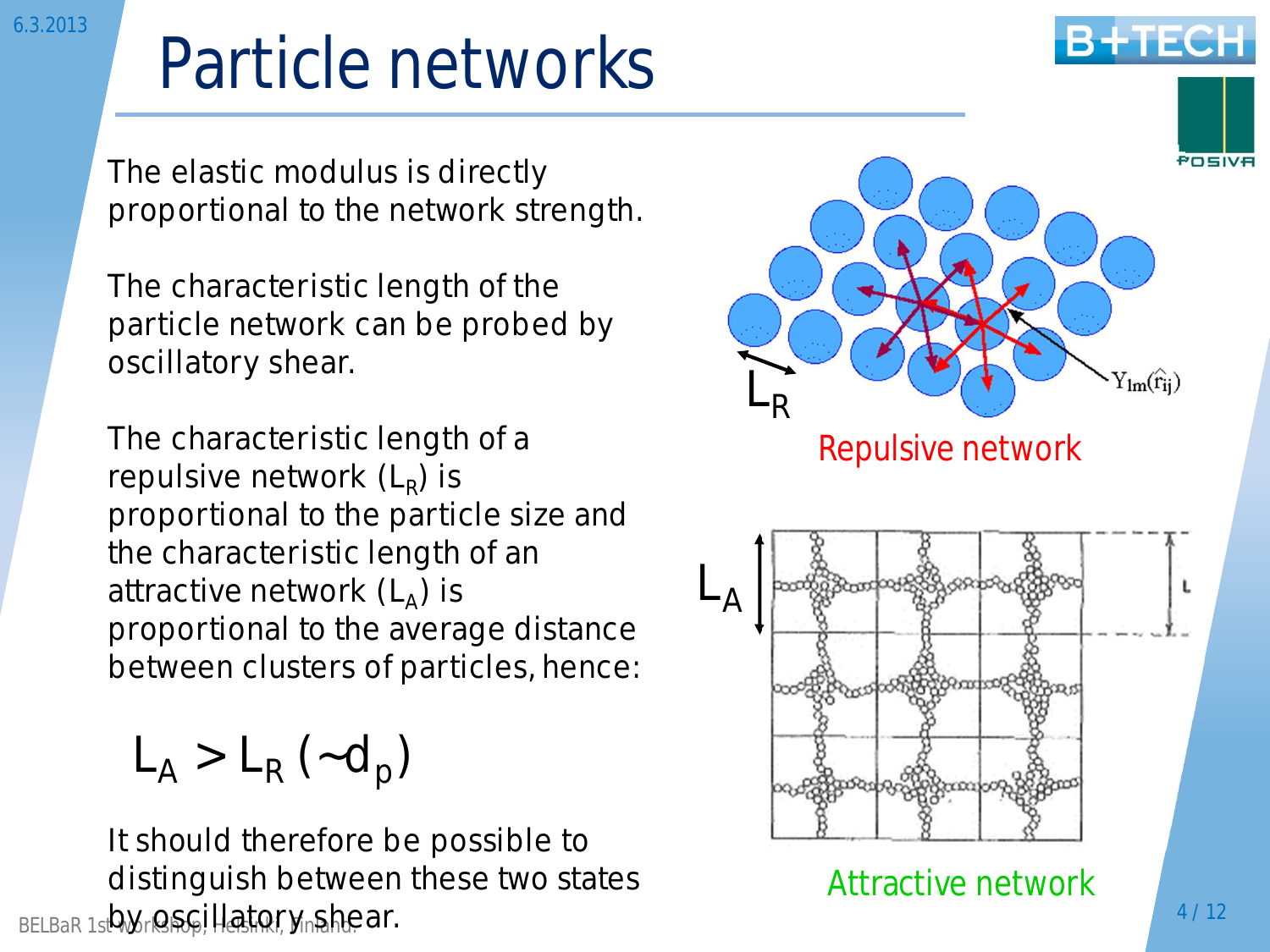### OCT overview



- $\triangleright$  Optical imaging technique for producing 3D images of semi-opaque samples
- $\triangleright$  Collects reflected light from the sample. An interferometer is used to filter out scattered light.
- $\blacktriangleright$  Spatial resolution a few microns. Penetration depth  $1 - 2$  mm.

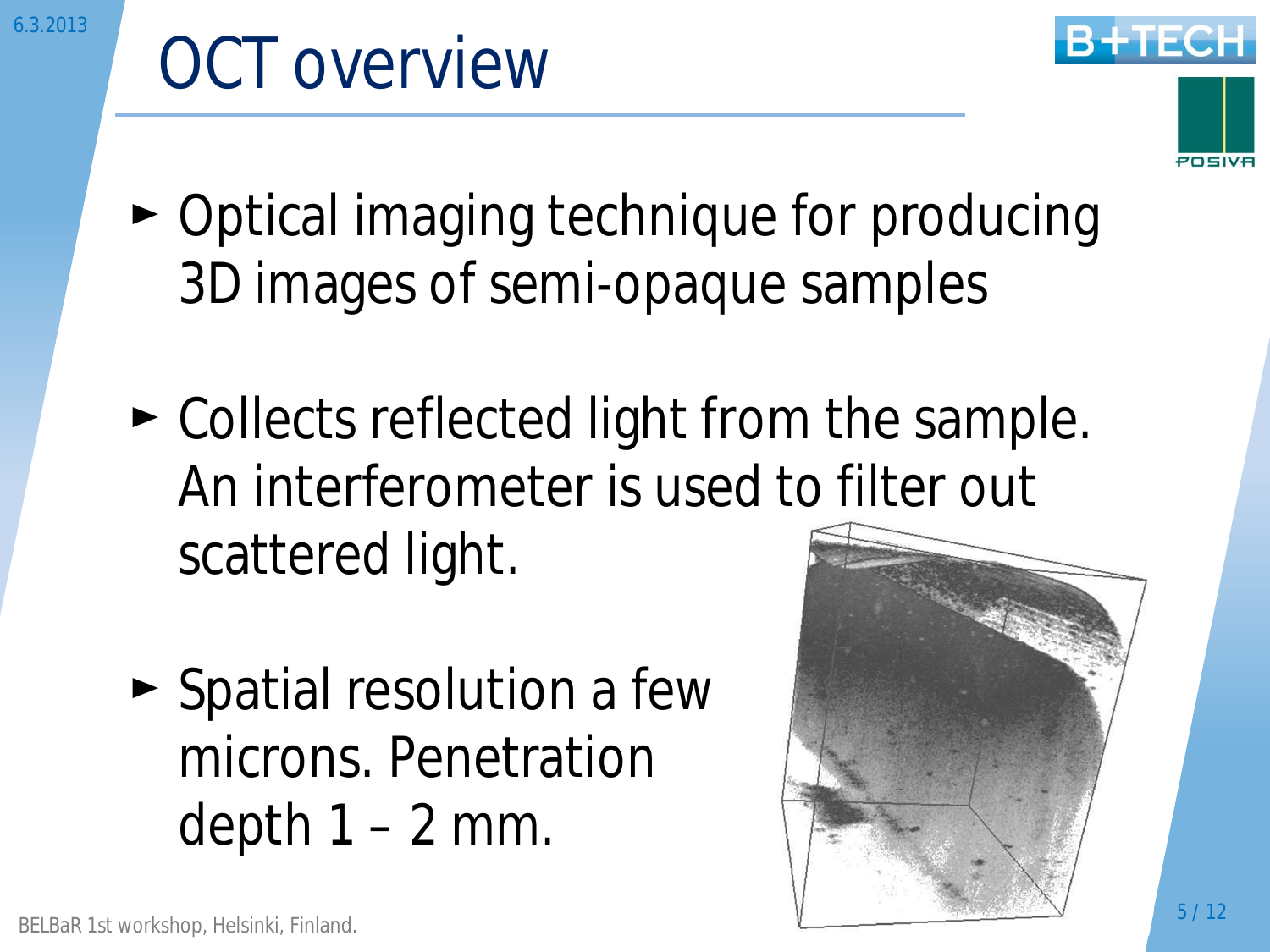### Capillary tubes

For laminar Newtonian flow in a straight tube:

$$
\dot{\gamma}_a = \frac{4Q}{\pi r^3}
$$

*Q* **= Volumetric flow rate** *r* **= Radius of the tube**

$$
f_{\rm{max}}
$$

POSIVA

*L* 2  $\Delta P \cdot r$  $\tau_{_W} =$ 

**ǻ***P* **= Pressure drop across the tube** *L* **= Length of the tube**

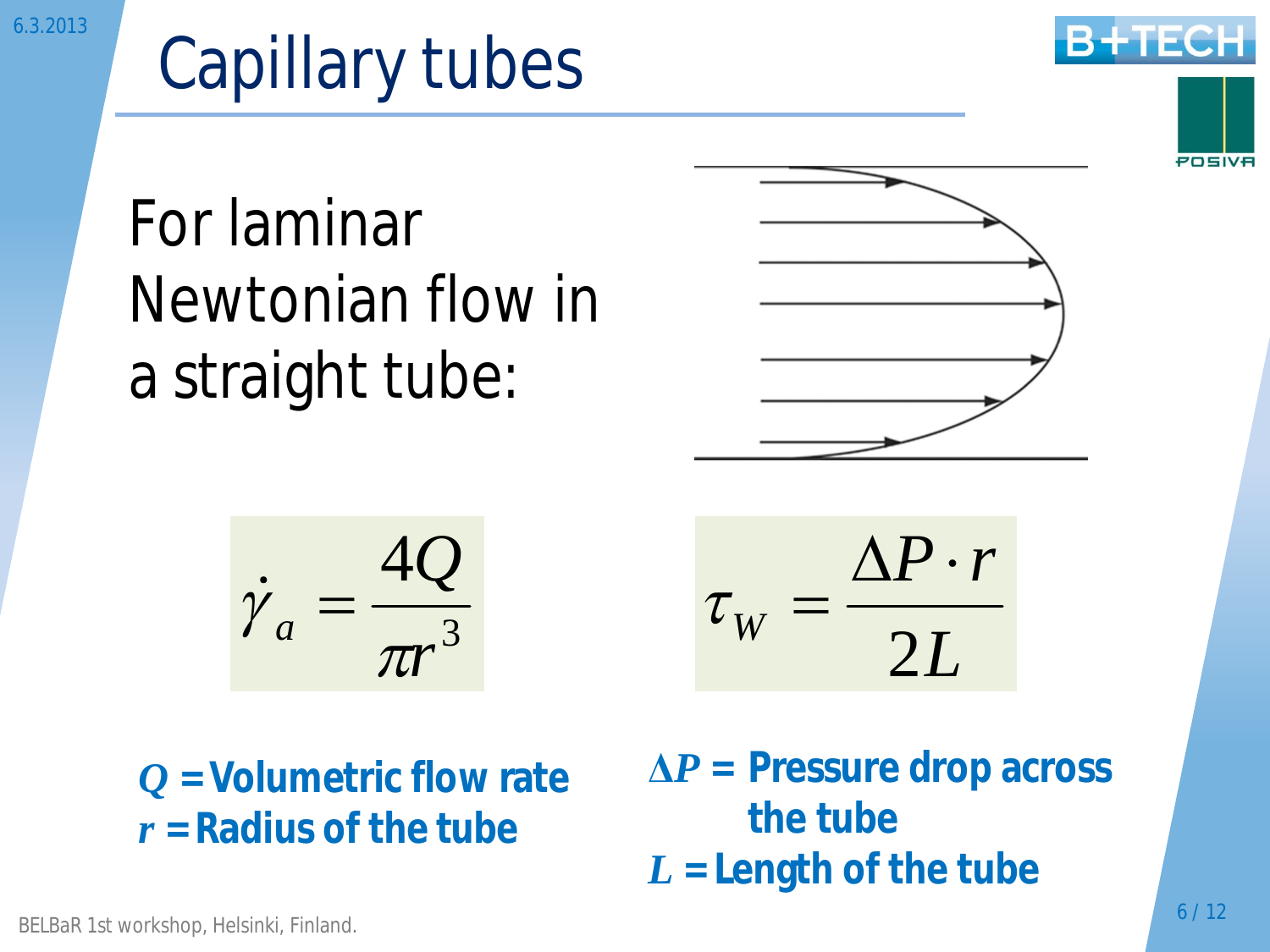

The radial velocity profile can be obtained by OCT, which makes it possible to calculate the viscosity locally anywhere along the flow field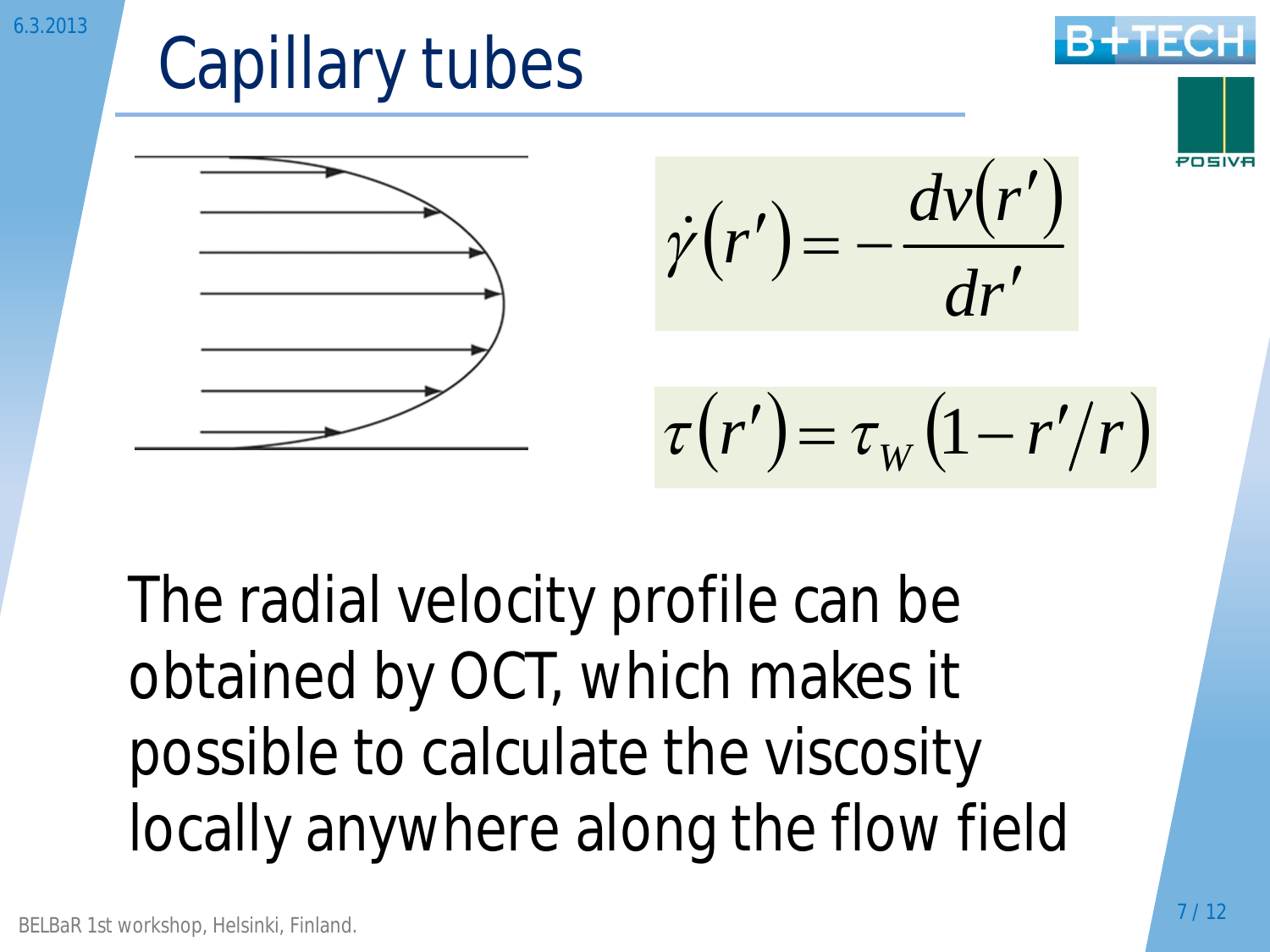#### 6.3.2013

#### Results, montmorillonite



The nearly identical viscosity curves indicate that the sample preparation protocol has little impact on shear viscosity

**B+TECH**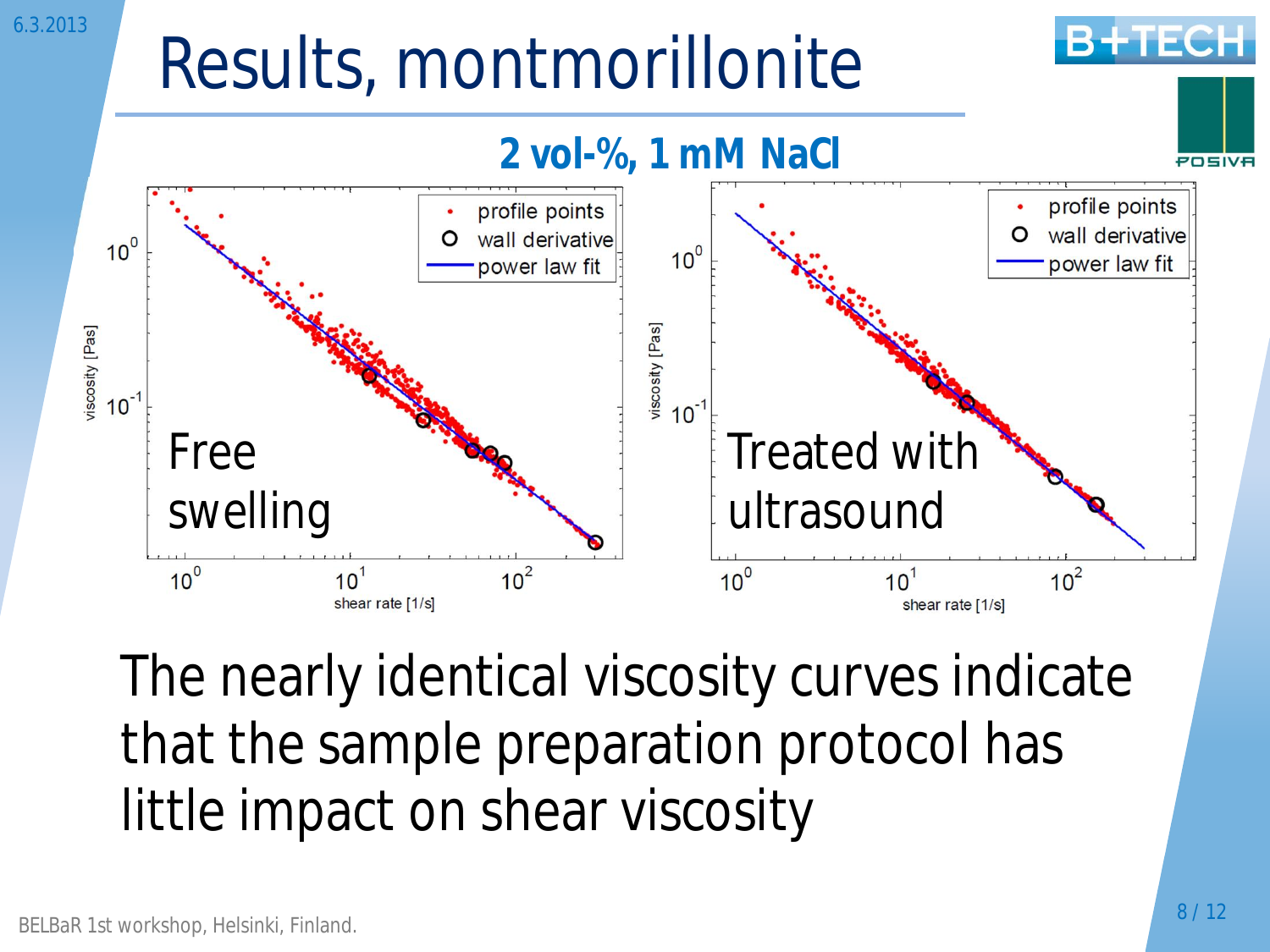#### Results, montmorillonite









#### Free swelling Treated with

### ultrasound

BELBaR 1st workshop, Helsinki, Finland.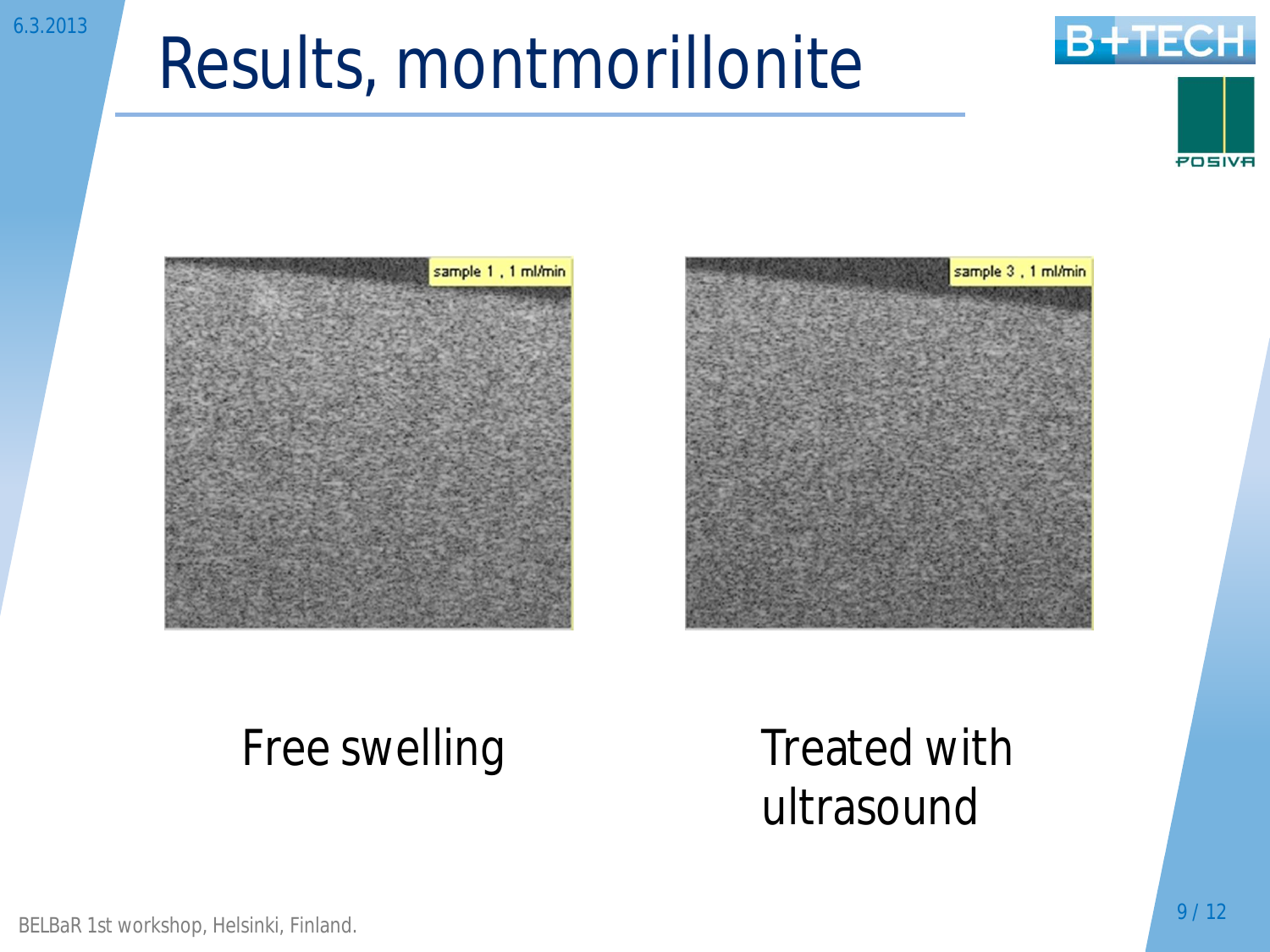